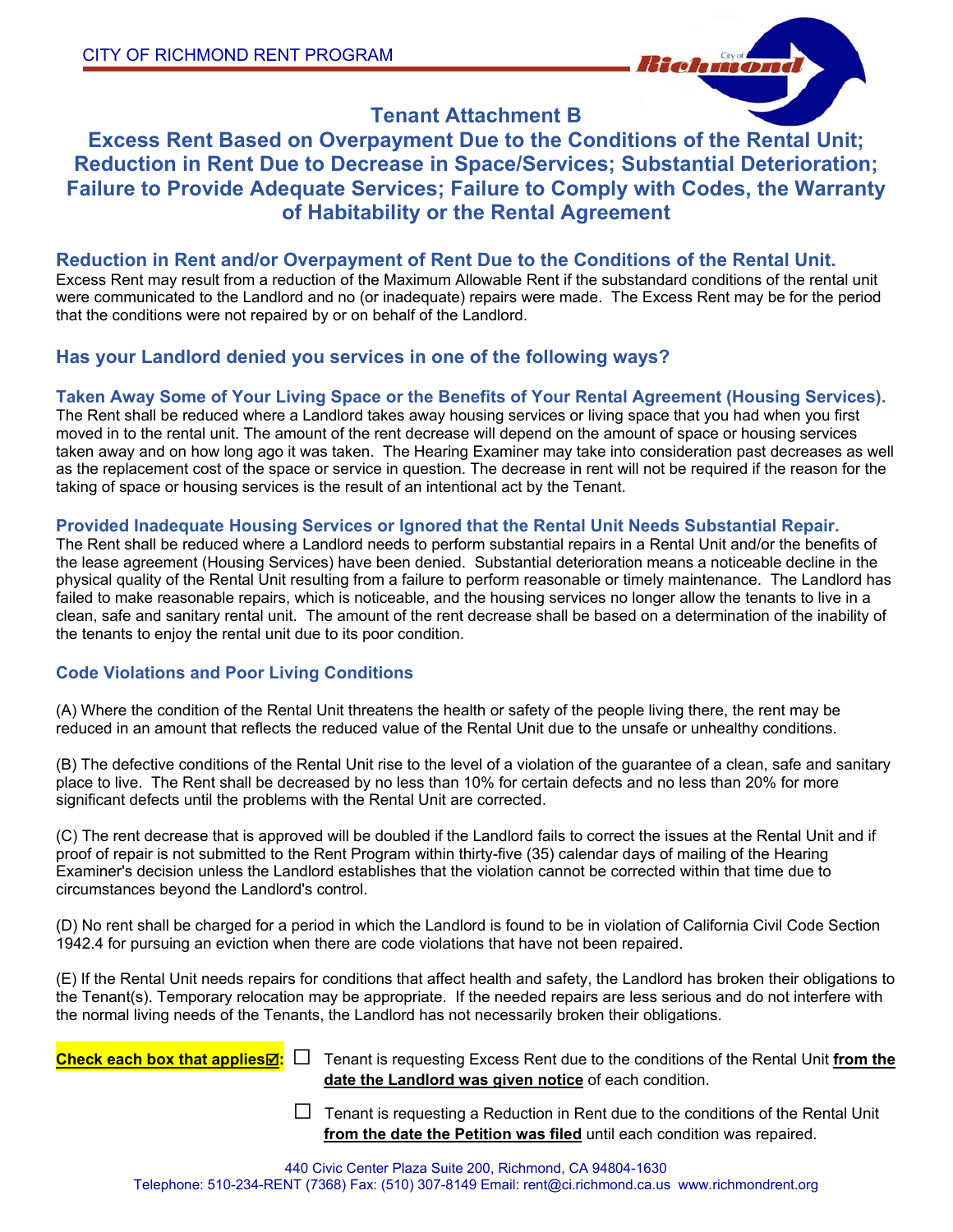| <b>Grounds for</b><br><b>Filing Petition</b><br>(Check each that<br>applies) | Landlord [or Master Tenant] Has Taken Away Some of Your Living Space or<br>the Benefits of Your Rental Agreement<br>Landlord [or Master Tenant] Has Provided Inadequate Housing Services<br>Landlord [or Master Tenant] Has Ignored that the Rental Unit Needs<br><b>Substantial Repair</b> |  |  |  |  |  |
|------------------------------------------------------------------------------|---------------------------------------------------------------------------------------------------------------------------------------------------------------------------------------------------------------------------------------------------------------------------------------------|--|--|--|--|--|
|                                                                              | <b>Landlord Has Code Violations and Poor Living Conditions</b>                                                                                                                                                                                                                              |  |  |  |  |  |
| <b>Unit</b>                                                                  |                                                                                                                                                                                                                                                                                             |  |  |  |  |  |
| <b>Information</b>                                                           | Monthly rent at that time you first paid rent: _________________________________                                                                                                                                                                                                            |  |  |  |  |  |
|                                                                              | List all the rooms in the unit and any other spaces (e.g., patio, garage) that are part of<br>the rental:                                                                                                                                                                                   |  |  |  |  |  |
| <b>Rental Housing</b><br><b>Inspection</b>                                   | Have you previously requested a Housing Inspection?:<br>$\Box$ Yes<br>$\Box$ No                                                                                                                                                                                                             |  |  |  |  |  |
|                                                                              | If so, please list the date of the Housing Inspection (mm/dd/yy):                                                                                                                                                                                                                           |  |  |  |  |  |
|                                                                              | Please describe the outcome of the Housing Inspection, if known (What did the Landlord                                                                                                                                                                                                      |  |  |  |  |  |
|                                                                              | If you have not requested a Housing Inspection and would like to request one, please<br>contact the Residential Rental Inspection Program.                                                                                                                                                  |  |  |  |  |  |
|                                                                              | <b>Contact Information:</b><br><b>Residential Rental Inspection Program</b><br>450 Civic Center Plaza, 2nd Floor Richmond, CA 94804                                                                                                                                                         |  |  |  |  |  |

(510) 690-8260 Or via email at cityofrichmond@outsourceitinc.com

| <b>Condition of</b><br>the Rental Unit | <b>List Each Condition</b><br>(eg. defective plumbing) |  | <b>Date Condition</b><br><b>Started</b> |  | <b>Date Landlord</b><br><b>Notified</b> |  | <b>Date Repairs</b><br>Completed |  |
|----------------------------------------|--------------------------------------------------------|--|-----------------------------------------|--|-----------------------------------------|--|----------------------------------|--|
|                                        | 4<br>т.                                                |  |                                         |  |                                         |  |                                  |  |
|                                        | 2.                                                     |  |                                         |  |                                         |  |                                  |  |
|                                        | 3.                                                     |  |                                         |  |                                         |  |                                  |  |
|                                        | 4.                                                     |  |                                         |  |                                         |  |                                  |  |
|                                        | 5.                                                     |  |                                         |  |                                         |  |                                  |  |
|                                        | 6.                                                     |  |                                         |  |                                         |  |                                  |  |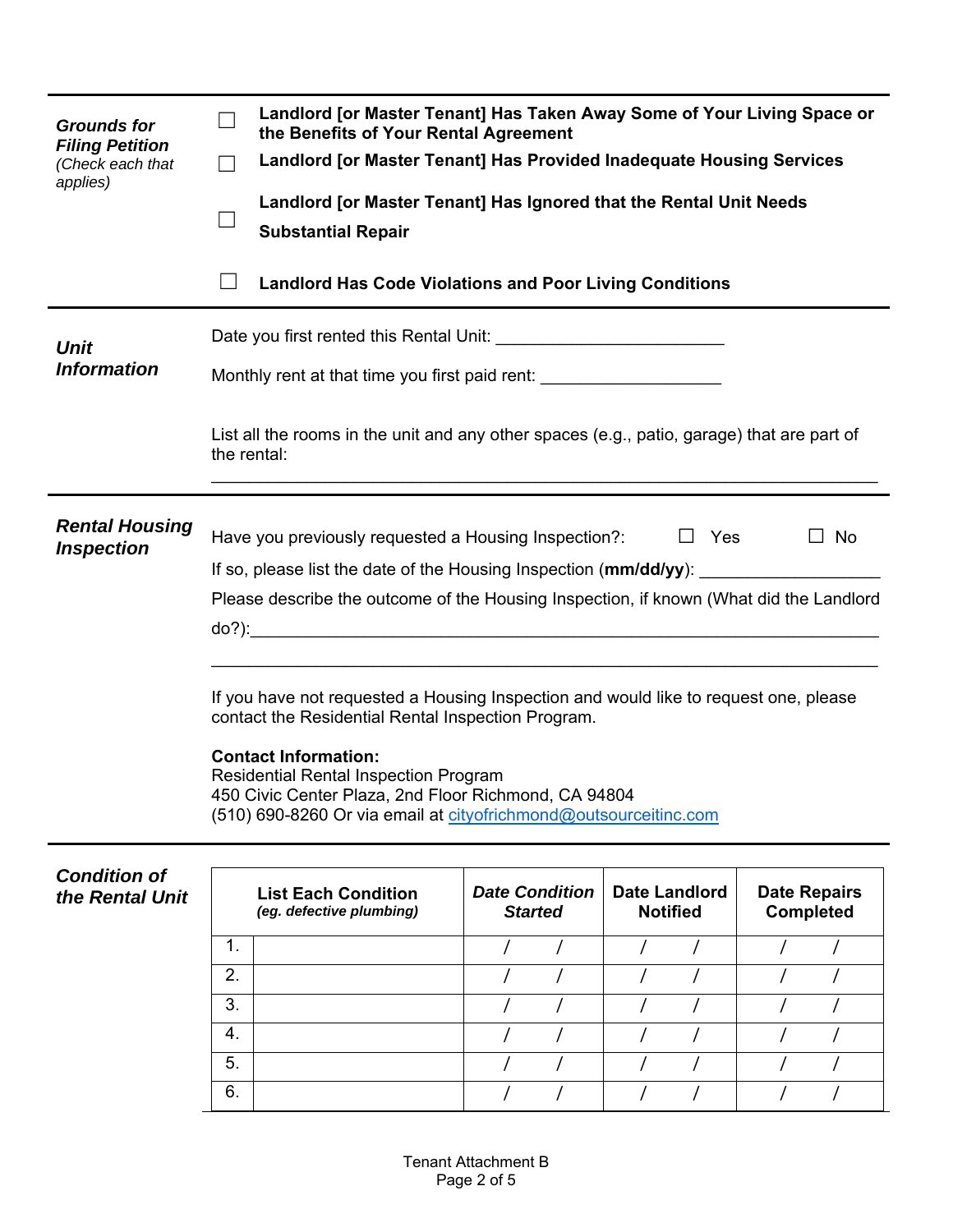Describe each problem and the resulting hardship; state the date the problem began or the date you first became aware of it, the date you first notified the landlord or manager of the problem, and the date it was corrected, if applicable. Copy this table and attach additional sheets, if necessary. Attach copies of notices to the landlord, inspection reports or other evidence to support your claim.

| Describe Problem in Detail (e.g. the heater does not work, heat is                                                                                                            | Date Problem Began             |  |
|-------------------------------------------------------------------------------------------------------------------------------------------------------------------------------|--------------------------------|--|
| inadequate, etc.). For each problem, describe how it impaired your<br>use of and benefit from the unit.                                                                       | Date you notified the Landlord |  |
|                                                                                                                                                                               | Date Repairs Completed         |  |
| Problem:                                                                                                                                                                      |                                |  |
|                                                                                                                                                                               |                                |  |
|                                                                                                                                                                               |                                |  |
| How you were affected:                                                                                                                                                        |                                |  |
|                                                                                                                                                                               |                                |  |
|                                                                                                                                                                               |                                |  |
|                                                                                                                                                                               | Date Problem Began             |  |
| Describe Problem in Detail (e.g. the heater does not work, heat is<br>inadequate, etc.). For each problem, describe how it impaired your<br>use of and benefit from the unit. | Date you notified the Landlord |  |
|                                                                                                                                                                               | Date Repairs Completed         |  |
| Problem:                                                                                                                                                                      |                                |  |
|                                                                                                                                                                               |                                |  |
|                                                                                                                                                                               |                                |  |
| How you were affected:                                                                                                                                                        |                                |  |
|                                                                                                                                                                               |                                |  |
|                                                                                                                                                                               |                                |  |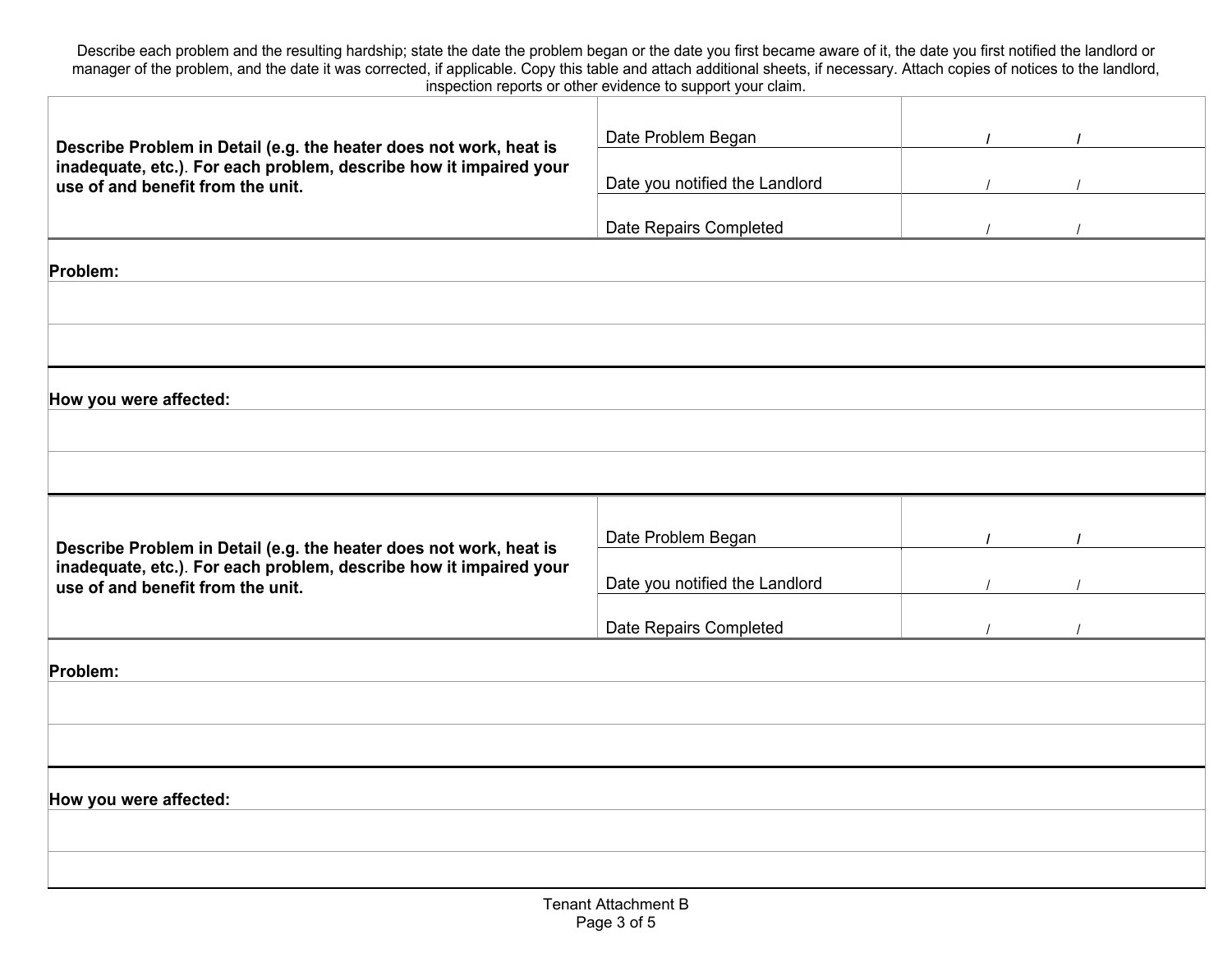| Describe Problem in Detail (e.g. the heater does not work, heat is | Date Problem Began             |  |
|--------------------------------------------------------------------|--------------------------------|--|
| inadequate, etc.). For each problem, describe how it impaired your |                                |  |
| use of and benefit from the unit.                                  | Date you notified the Landlord |  |
|                                                                    |                                |  |
|                                                                    | Date Repairs Completed         |  |
| Problem:                                                           |                                |  |
|                                                                    |                                |  |
|                                                                    |                                |  |
| How you were affected:                                             |                                |  |
|                                                                    |                                |  |
|                                                                    |                                |  |
|                                                                    |                                |  |
|                                                                    |                                |  |
|                                                                    |                                |  |
|                                                                    |                                |  |
|                                                                    |                                |  |

| Describe Problem in Detail (e.g. the heater does not work, heat is                                      | Date Problem Began             |  |  |
|---------------------------------------------------------------------------------------------------------|--------------------------------|--|--|
| inadequate, etc.). For each problem, describe how it impaired your<br>use of and benefit from the unit. | Date you notified the Landlord |  |  |
|                                                                                                         | Date Repairs Completed         |  |  |
| Problem:                                                                                                |                                |  |  |
|                                                                                                         |                                |  |  |
|                                                                                                         |                                |  |  |
| How you were affected:                                                                                  |                                |  |  |
|                                                                                                         |                                |  |  |
|                                                                                                         |                                |  |  |